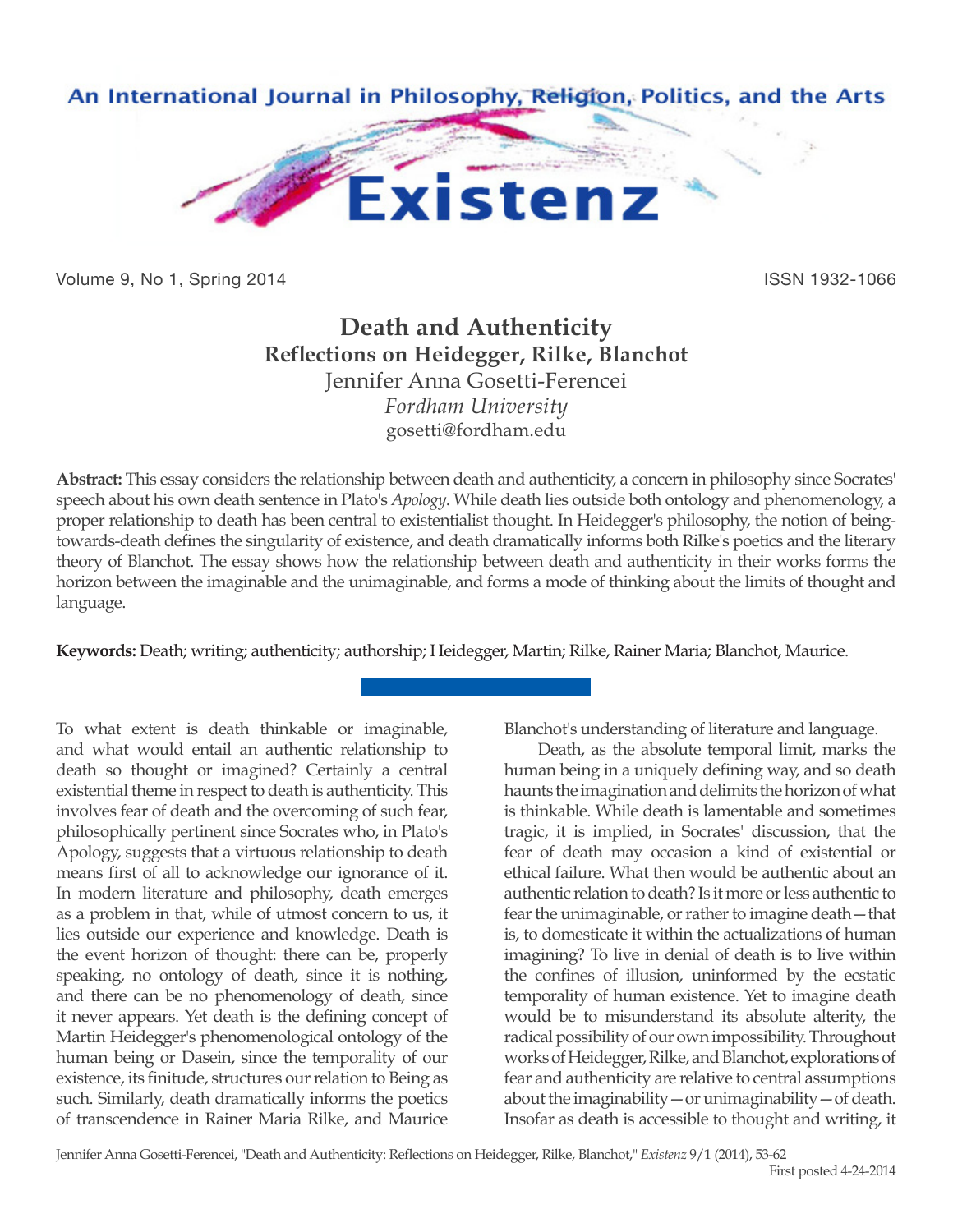comes to define the limits of both. A brief turn to Franz Kafka through Blanchot's interpretations will question to what extent human mortality, the embodied reality of our vulnerability to dying, is recognized in casting the problem of death in terms of authenticity.

### **Death and Existential Authenticity**

In *Being and Time*, Heidegger considers death in attempting to grasp the possibility of being-a-whole of Dasein, or the human being concerned about its being. If the human being is defined ontologically and existentially, as its "being there," how can this be apprehended across the whole range of Dasein's existence? This range would have to include not only the origin or nascency of existence (to which Heidegger gives little attention, as Hannah Arendt has charged, but for the notion of thrownness), but also its end. Death is the end of Dasein, yet with respect to any given individual existence, it is always outstanding, never-yet achieved, and the totality or wholeness of Dasein evades us or is marked by impossible closure: for when Dasein dies, or as Heidegger puts it reaches its most extreme possibility, Dasein is no longer there, is no longer, and thus is nothing. Along these lines one can even ask, as Blanchot does, whether one can die at all, since death obliterates the individual who could be the subject of that sentence.

Yet Heidegger describes death as "Dasein's ownmost possibility."1 The death of others is, for Heidegger, no clue either to death as such, at least not in the existential sense of facing, and being marked by, the nothing it implicates. I can sacrifice myself to save someone, but I still cannot die his or her death, and he or she cannot die mine. Death, rather, individuates Dasein even more than Dasein's life does: I can share in others' opinions, participate in others' rituals, make the same choices, think thoughts already spelled out and utter sentiments, however inwardly felt, experienced by others and even universally expressed. But death is one's own, as finitude aligns a temporality—for it is my ultimate future, my end—that radically singularizes. Dasein's *Jemeinigkeit*, its mineness or ownmost singularity, is—as Derrida emphasizes in his interpretation—given by death:

The sameness of the self, what remains irreplaceable

in dying, only becomes what it is, in the sense of an identity as a relation of the self to the self, by means of this idea of mortality as irreplaceability.… The identity of oneself is given by death, by the being-towardsdeath that *promises* me to it.2

Dasein's own authentic being, then, is given by and through death. Yet Dasein's not-yet having reached this extreme, however impending, seems to leave Dasein as a whole out of reach, since death never "s" except in respect to that which obliterates its very being. Thus Blanchot's question whether one can die—*peux-je mourir?*—is about the *je*. If I am only in death, then I never am.

This radical singularization that death gives cannot be understood according to a biological account of death. Heidegger differentiates the existential analysis of death (concerning *Tod* and *sterben*, to die) from other designations, for instance the physiological perishing (*verenden*) which he employs to indicate the extinction of living beings. Demise (*Ableben*) is also set aside from death in the existential sense, as designating simply living out, as in using up, one's life, as in expiration. A psychological account of death, too, would not tell us anything about Dasein's death and its individualizing nature, for psychology describes living through the approach, tells about the experience of dying, rather than about dying itself. The existential analysis of death, Heidegger argues, cannot have anything to do with "an experience of…factical demising." Anthropology or ethnography will also not suffice to orient an investigation of death. In a rare reference to so-called primitive peoples, Heidegger suggests that their ways of comporting themselves towards death in magic and cult may tell us about their understanding of existence, but this does not get at the heart of it, for it "already requires an existential analytic and a corresponding conception of death" (*BT* 292). And any religious notion of life after death merely skips over the phenomenon in question by projecting life across the chiasm toward another life.

But is death, aside from biological perishing or inevitable temporal demise, a phenomenon at all? Death is merely a possibility, though a certain one, and is phenomenal only to the extent that a possibility is that horizon of expectation toward which we can be comported, or from which we can turn away. Death as possibility gives such horizon while never itself being given; it is mere possibility which Dasein can either, at

<sup>1</sup> Martin Heidegger, *Being and Time*, trans. John Macquarrie and Edward Robinson, New York: Harper & Row 1962, p. 307. [Henceforth cited as *BT*]

<sup>2</sup> Derrida, Jacques, *The Gift of Death*, trans. David Wills, Chicago: University of Chicago Press 1996, p. 45.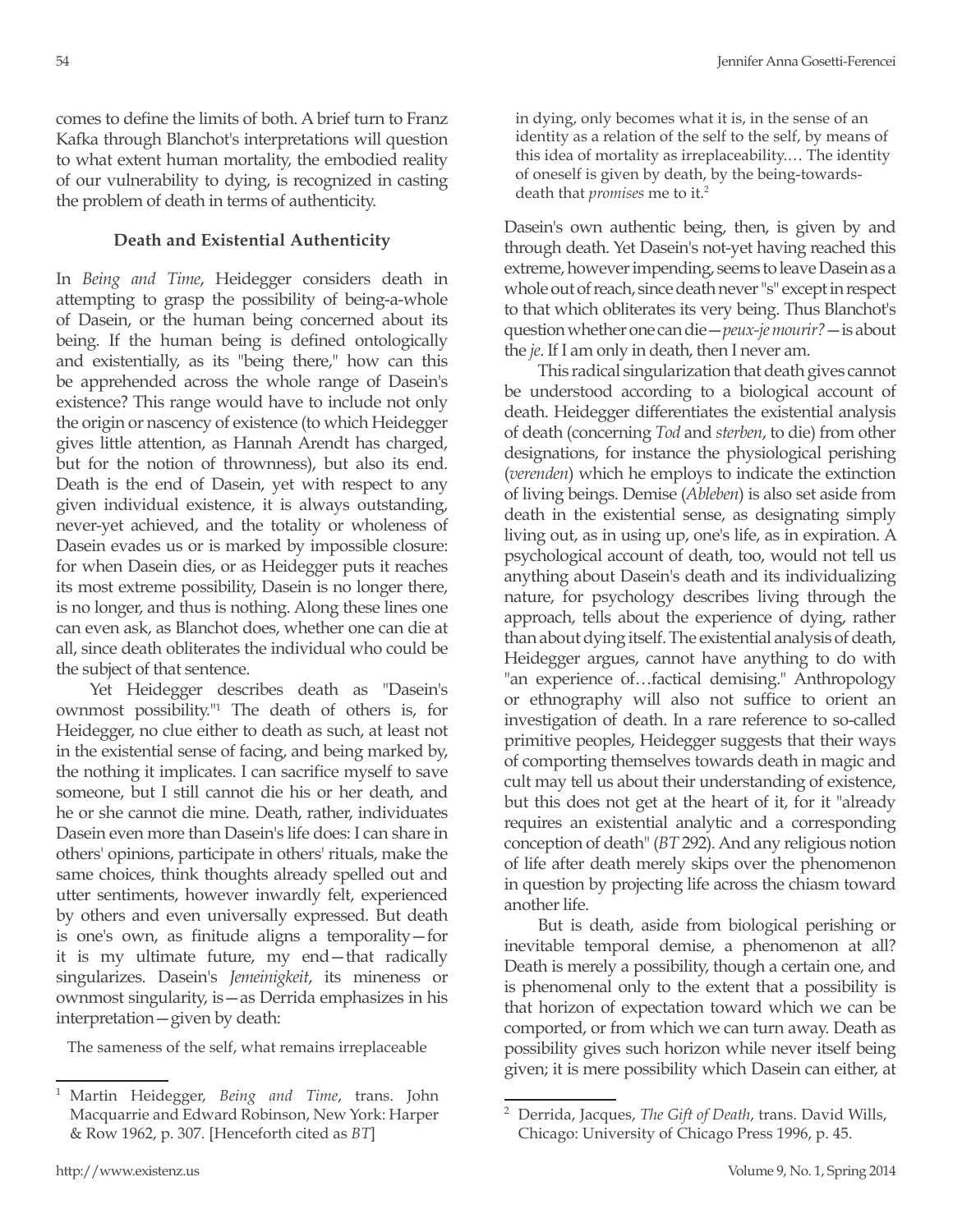least existentially, evade, or take upon itself. So death is the condition of possibility for life lived existentially. In the "preliminary sketch of the existential-ontological structure of death," Heidegger describes death in an existential sense:

Death is a possibility-of-Being which Dasein itself has to take over in every case. With death, Dasein stands before itself in its ownmost potentiality-for-Being. This is a possibility in which the issue is nothing less than Dasein's Being-in-the-world. Its death is the possibility of no-longer being-able-to-be-there. If Dasein stands before itself as this possibility, it has been *fully* assigned to its ownmost potentiality-for-Being. When it stands before itself in this way, all its relations to any other Dasein have been undone. This ownmost non-relational possibility is at the same time the uttermost one. [*BT* 294]

Death is the uttermost possibility not only in being the last possibility, the end of the line, the final event, but by being that which Dasein can never, at any moment, outrun, or even reach, since when death occurs, Dasein is no more. For thought, death is inherently paradoxical; Death is the impossible possibility, and death is possibility in the form of impossibility:

As potentiality-for-Being, Dasein cannot outstrip the possibility of death. Death is the possibility of the absolute impossibility of Dasein. Thus death reveals itself as that *possibility which is one's ownmost, which is non-relational, and which is not to be outstripped* [*unüberholbare*]. As such, death is something *distinctively* impending. [*BT* 294]

Even while death factically impends, ontologically it evades our grasp. Death not only evades Dasein, but Dasein evades, or is, in everyday life, ever distracted from its death. Everyday being-towards-the-end, Heidegger argues, has the character of evasion: one says, "not yet," and puts off death as a future present moment that can be projected and pushed beyond the imaginable horizon. In this way Dasein lives in existential flight. "Dasein is dying as long as it exists, but proximally and for the most part, it does by way of *falling*" or by "fleeing *in the face of* it" (*BT* 295). Even in this case of distraction or flight, one cannot fear death, for fear indicates, in Heidegger's analysis, a determinate object. For "that in the face of which we fear," he writes, "is a detrimental entity within-the-world which comes from some definite region but is close by and is bringing itself close" (*BT* 230). What we feel regarding death is rather anxiety, for:

from which it comes. That in the face of which one has anxiety is characterized by the fact that what threatens is nowhere.…it is already 'there' and yet nowhere; it is so close that it is oppressive and stifles one's breath, and yet it is nowhere. [*BT* 231]

One cannot fear or embrace death, unless the very possibility and extremity of death is diminished by some presenting symbolic reification, some actualizing domestication of impossibility within the possibility of the rendered imagination.

That is to say, one cannot fear death as one fears something (*etwas fürchten*) but one can experience dread or anxiety (*Angst*) regarding death's very indeterminacy, for death comes at us from out of nowhere; it is near but unlocalizable, it is nothing but nothingness itself. In anxiety I do not know when or how I will die, but I do know only that I will die. Death is not something that is to be put off as a future present; it is present as the most extreme and possibly last future; it can come like a thief in the night. One cannot fear it, but distracts oneself from it or faces it with the trembling of anxiety—and in this context Heidegger cites Søren Kierkegaard, whose *Fear and Trembling* was known to him as *Angst und Zittern*. Anxiety, in a call from nowhere that seems to be inescapable, catches up with Dasein, and shakes up Dasein with a call of conscience such that facing death, or facing mortality and the most extreme possibility, becomes possible.

To face death authentically is regarded by Heidegger as a kind of temporal projection as much as an existential attitude: anticipatory resoluteness is the kind of authentic relationship to death which does not evade death or put it off as a future present, but opens up Dasein to the projection of the radical and most extreme future possibility as determining the present itself. The future, not the present, becomes the primary dimension of time, determining the present and even the past as that which is recuperated in the projection toward the uttermost horizon. That horizon is the most extreme possibility; it is the possible as such and the possibility of Dasein's very singularity of being. In an authentic relation to death, Dasein must comport itself toward the possible in a kind of expectation, a kind of anticipation, which is:

the possibility of understanding one's ownmost and uttermost potentiality-for-Being—that is to say, the possibility of authentic existence. The ontological constitution of such existence must be made visible by setting forth the concrete structure of anticipation of death. [*BT* 307]

anxiety does not 'see' any definite 'here' or 'yonder'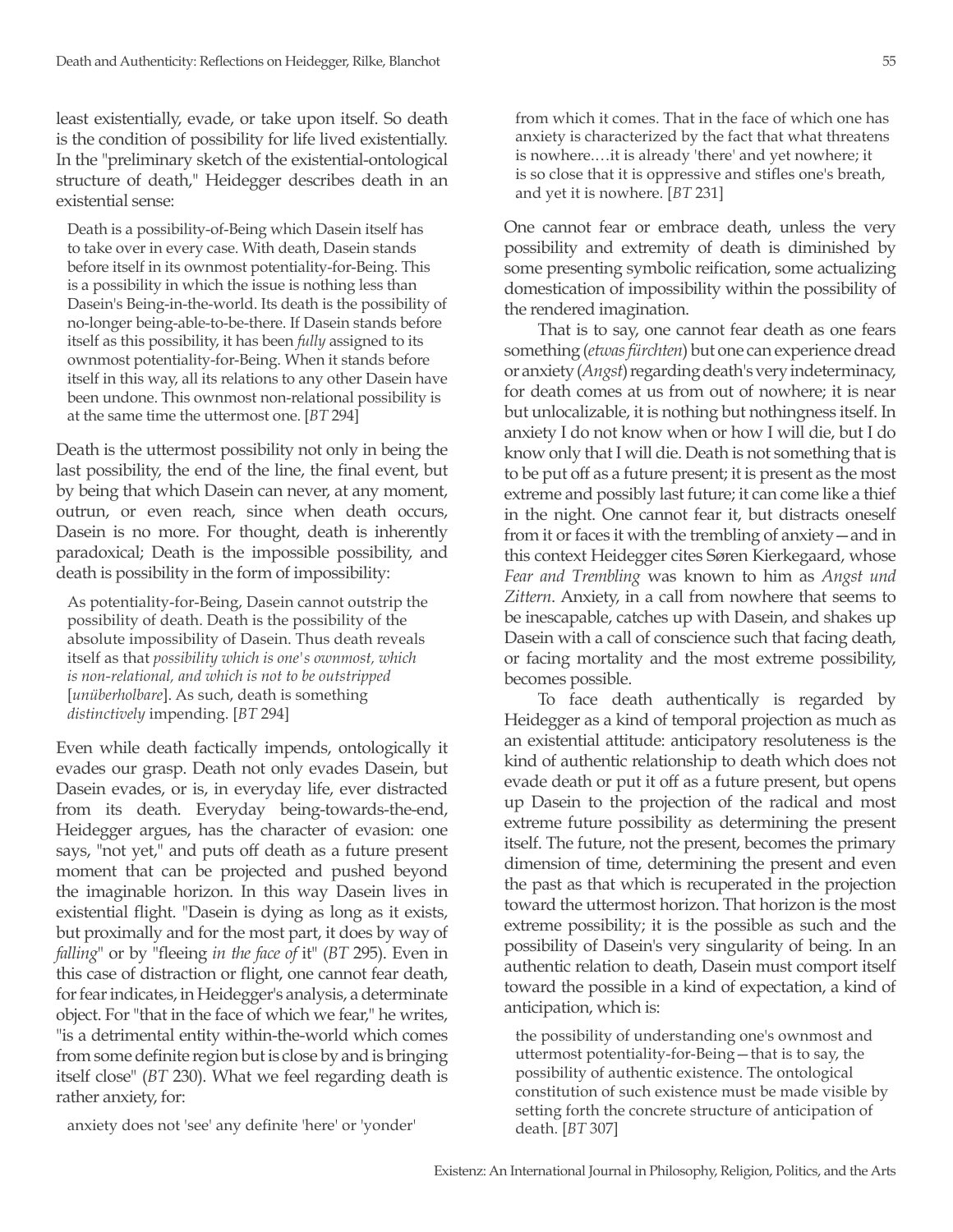Yet in this expectation—and here is the point of intersection with Rilke's poetics—we must be wary of the "tendency to *annihilate the possibility* of the possible by making itself available to us" (*BT* 305) in some kind of anticipatory actualization. Socrates of course pointed out repeatedly that we do not know what death is, or even whether it is an evil to be avoided. Yet in his response to the death sentence handed down to him, he tries to think it through via images:

For the state of death is one of two things: either it is virtually nothingness, so that the dead has no consciousness of anything or it is, as people say, a change and migration of the soul from this to another place. And if it is unconsciousness, like a sleep in which the sleeper does not even dream, death would be a wonderful gain.<sup>3</sup>

Even this latter image resists imaging: death is nothing to be actualized, not even in the imagination, because it is, precisely, and gives, precisely, nothing. Beyond rejecting a brooding over death and thus weakening its character as possibility, Heidegger does not elaborate on this manner of making-available, but we may think of Heidegger's suggestion in the context of the imagination of death in Rilke's poetry. Rilke's various renderings of death set forth such anticipation in vivid figural images that alternatively personalize or personify death (in the novel *The Notebooks of Malte Laurids Brigge*), and retrace the structure of human transcendence (in *Duino Elegies* and the *Sonnets to Orpheus*) so as to include its beyond.

## **Imag(in)ing Death**

Rilke's writings engage death in every phase of his poetic development, and may be said to engender at least two modes of figuring a human relation to death. The first, especially prominent in Rilke's only novel *The Notebooks of Malte Laurids Brigge* (published in  $1910$ , $4$  concerns the idea of an authentic death and its personification or organic rendering, analogous to a para-life or a seed within life itself. The idea of a death of one's own is one of the major themes of Rilke's writings and attracts Blanchot's interpretive attention.

Rilke articulates in *The Notebooks* an authentic or personal death, as Malte recalls that of his grandfather Chamberlain Brigge, in juxtaposition to the impersonal and particularly modern, mass-produced (*fabrikmäßig*) death epitomized by the Hôtel Dieu, with its 559 beds, across from Brigge's Paris lodgings (*MLB* 11). Malte's fear is not of death itself but of an inauthentic death, of an anonymous, especially institutional or technological death, precisely one that denies his *Jemeinigkeit*, a death that is not his own. Malte fears a death robbed not only of specificity, but also of humanity. In his journals Malte surmises that:

the wish to have a death of one's own is growing ever rarer. A while yet, and it will be just as rare as a life of one's own.…One arrives, finds a life, ready made, one has only to put it on. One wants to leave or is compelled to: anyway, no effort: *Voilà votre mort, monsieur*….one dies the death that belongs to the disease one has…people die…from one of the deaths attached to the institution…banal, without any fuss. [*MLB* 17-8]

In contrast, an authentic death may be as robust and vociferous as a man's life. The death of Chamberlain Brigge is an authentic, expansive, personal and yet very public death that engages and disturbs the world around him. Malte describes a recollection of his grandfather's death, which took months and rattled the household, its servants, and indeed the whole community. Such a death:

was something more. It was a voice, that voice which seven weeks before no one had known yet: for it was not the voice of the chamberlain. It was not Christoph Detlev to whom this voice belonged, but Christoph Detlev's death....it was like a king who, afterward and forever, is called the Terrible. That was not the death of just any dropsical person; it was the wicked, princely death which the chamberlain had carried within him and nourished on himself his whole life long….He was dying his own hard death. [*MLB* 21- 3]

An authentic death arrives not only at life's end but, so to speak, persists throughout the trajectory of past, present, and future. In his description of the chamberlain's death, Rilke tends to personify death in order to render it intimate and singular; it is precisely not nothing but an achievement of individuality with the vigor of existential authenticity that surpasses that even of life. Death is not that which comes at the extremity and limit of possibility, but coexists alongside and within it. In this passage Malte uses both personification and organic terms, such that death can be imagined:

<sup>3</sup> Plato, "Apology," in *Loeb Classical Library Volume I: Euthyphro/Apology/Crito/Phaedo/Phaedrus*, trans. H. N. Fowler, London: William Heinemann/New York: G. P. Putnam's Sons 1919, p. 32 c-d.

<sup>4</sup> Rainer Maria Rilke, *The Notebooks of Malte Laurids Brigge*, trans. M. D. Herder Norton, New York: W. W. Norton: 1949. [Henceforth cited as *MLB*]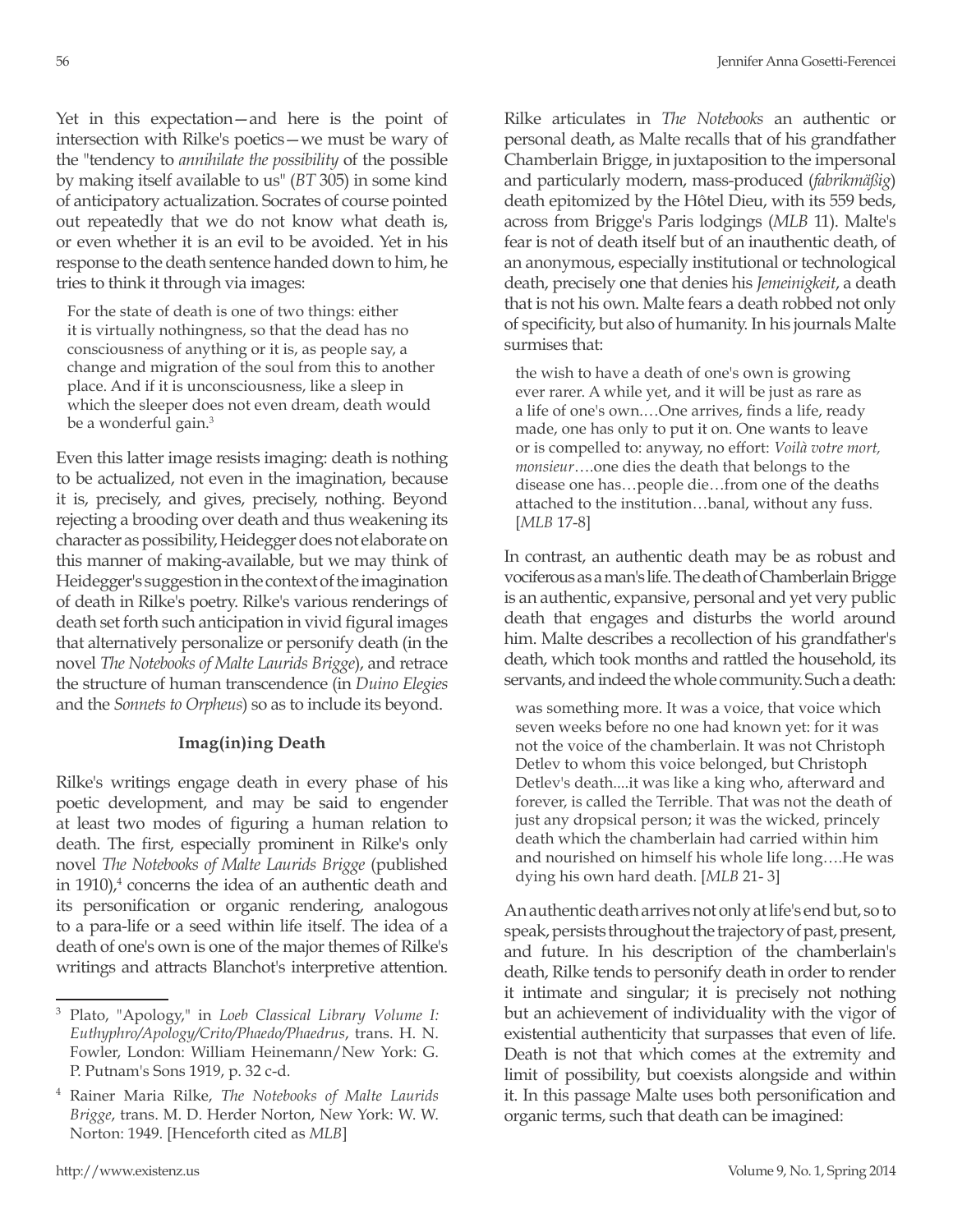They have all had a death of their own. Those men who carried theirs inside their armor, within, like a prisoner; those women who grew very old and small, and then on a huge bed, as on a stage, before the whole family, the household and the dogs, passed away in discreet and seigniorial dignity. Even the children, and the very little ones at that, did not die just any child's death; they pulled themselves together and died that which they already were, and that which they would have become.

And what a melancholy beauty it gave to women when they were pregnant and stood there, in their big bodies, upon which their slender hands instinctively rested, were two fruits: a child and a death. Did not the dense, almost nourishing smile on their quite vacant faces come from their sometimes thinking that both were growing? [*MLB* 22]

Here death is poetically rendered as prisoner, ceremony, event, child, and as the temporal fruit, an entanglement of past and future, within that grows alongside life. Authenticity requires that death be achieved not as an endpoint, but as an origin and *telos* of life itself. Death is to be included in a sense of life, and so our sensibility of living must radically expand toward life's ostensible other.

While in the novel the inclusion of death is related to authentic individuality, Rilke achieves, in later writings, a poetical acceptance of death as transcending personal selfhood. This involves death's sublimation, in the *Duino Elegies*, with the view that death is life's other side, an aspect of its wholeness from which modern human consciousness generally turns away but to which poetical consciousness may yield access. For the later Rilke, for instance in *Sonnets to Orpheus*  of 1922, death belongs to the wholeness of life as its other side, to be embraced rather than feared and despised. In the elegies (begun in 1912 and completed a decade later), the figures of fallen heroes and dead children are remembered in a poetic amplification of time (specifically an inclusion of past and future in the present) that renders their loss relative to poetic remembrance. Rilke attributes to death a purifying rather than debasing anonymity. This is an ideal which, as Blanchot writes, is "above the person: not the brutality of a fact or the randomness of chance."5 And in the Orpheus sonnets, there is the extreme profundity of dying, where the "world, things and being [will be] ceaselessly transformed into innerness" or *Innerlichkeit* 

(*SL* 157). Here even Blanchot charges Rilke with purifying death's brutality (*SL* 154).

While the elegies and sonnets have drawn much scholarly study, a little-discussed poem from the early *New Poems* (*Neue Gedichte*) hints at several aspects of death's possible figuration, to which Rilke will return throughout his poetical oeuvre. In *Todes-Erfahrung* ("Experience of Death") death's positive figuration or personification as found in the Malte novel can be traced to what will be in its later rendering in the sonnets and elegies life or nature's other side. In *Todes-Erfahrung* Rilke attempts to present death as a tragic figure, or rather the mask of such, and this is—despite the title—not to figure it positively, but to secure its imagination within the interstices of experience. The motifs of theatre in this poem—of masks and acting out roles, of stage and applause—evoke the philosophical concern for authenticity and inauthenticity; at the same time, the competing notion of reality (*Wirklichkeit*), and the metaphor of a real green, sunshine, and forest, as it were, behind the stage of life as it is ordinarily acted out, indicates the death that, as Rilke suggests, lives alongside or beneath the stratum of our ordinary experience. The poem both figures death as actor, and anticipates a notion of death that is the other side or more original background of life itself. Here is the poem (all translations have been altered by this author):6

| <b>Todes-Erfahrung</b>                         | <b>Experience of Death</b>                 |  |
|------------------------------------------------|--------------------------------------------|--|
| Wir wissen nichts von diesem Hingehn, das      | We know nothing of this going-hence        |  |
| nicht mit uns teilt. Wir haben keinen Grund,   | that so excludes us. We have no grounds    |  |
| Bewunderung und Liebe oder Haß                 | for showing Death wonderment and love      |  |
| dem Tod zu zeigen, den ein Maskenmund          | or hate, since it wears that age-old mask  |  |
| tragischer Klage widerlich entstellt.          | of tragedy that hopelessly contorts it.    |  |
| Noch ist die Welt voll Rollen, die wir         | The world is full of roles-which we        |  |
| spielen.                                       | still act.                                 |  |
| Solang wir sorgen, ob wir auch gefielen,       | As long as we keep worrying to please,     |  |
| spielt auch der Tod, obwohl er nicht           | Death also acts a part-though without      |  |
| gefällt.                                       | pleasing.                                  |  |
| Doch als du gingst, da brach in diese Bühne    | But when you went, a streak of reality     |  |
| ein Streifen Wirklichkeit durch jenen          | broke in upon the stage through that       |  |
| Spalt                                          | fissure                                    |  |
| durch den du hingingst: Grün wirklicher Grüne, | where you left: green of real green,       |  |
| wirklicher Sonnenschein, wirklicher Wald.      | real sunshine, real forest.                |  |
| Wir spielen weiter. Bang und schwer Erlerntes  | We go on acting. Fearful and reciting      |  |
| hersagend und Gebärden dann und wann           | things difficult to learn and now and then |  |
| aufhebend; aber dein von uns entferntes,       | inventing gestures; but your existence,    |  |
| aus unserm Stück entrücktes Dasein             | withdrawn from us and taken from our       |  |
| kann                                           | piece,                                     |  |
| uns manchmal überkommen, wie ein               | can sometimes come over us, like a         |  |
| Wissen                                         | knowledge                                  |  |
| von jener Wirklichkeit sich niedersenkend,     | of that reality settling in,               |  |
| so daß wir eine Weile hingerissen              | so that for a while we act life            |  |
| das Leben spielen, nicht an Beifall denkend.   | transported, not thinking of applause.     |  |

<sup>5</sup> Maurice Blanchot, *The Space of Literature*, trans. Ann Smock, Lincoln: University of Nebraska Press, 1982, pp. 149. [Henceforth cited as *SL*]

<sup>6</sup> Rainer Maria Rilke, *New Poems*, Bilingual Edition, trans. Edward Snow, Boston: North Point Press 2001, pp. 94-5.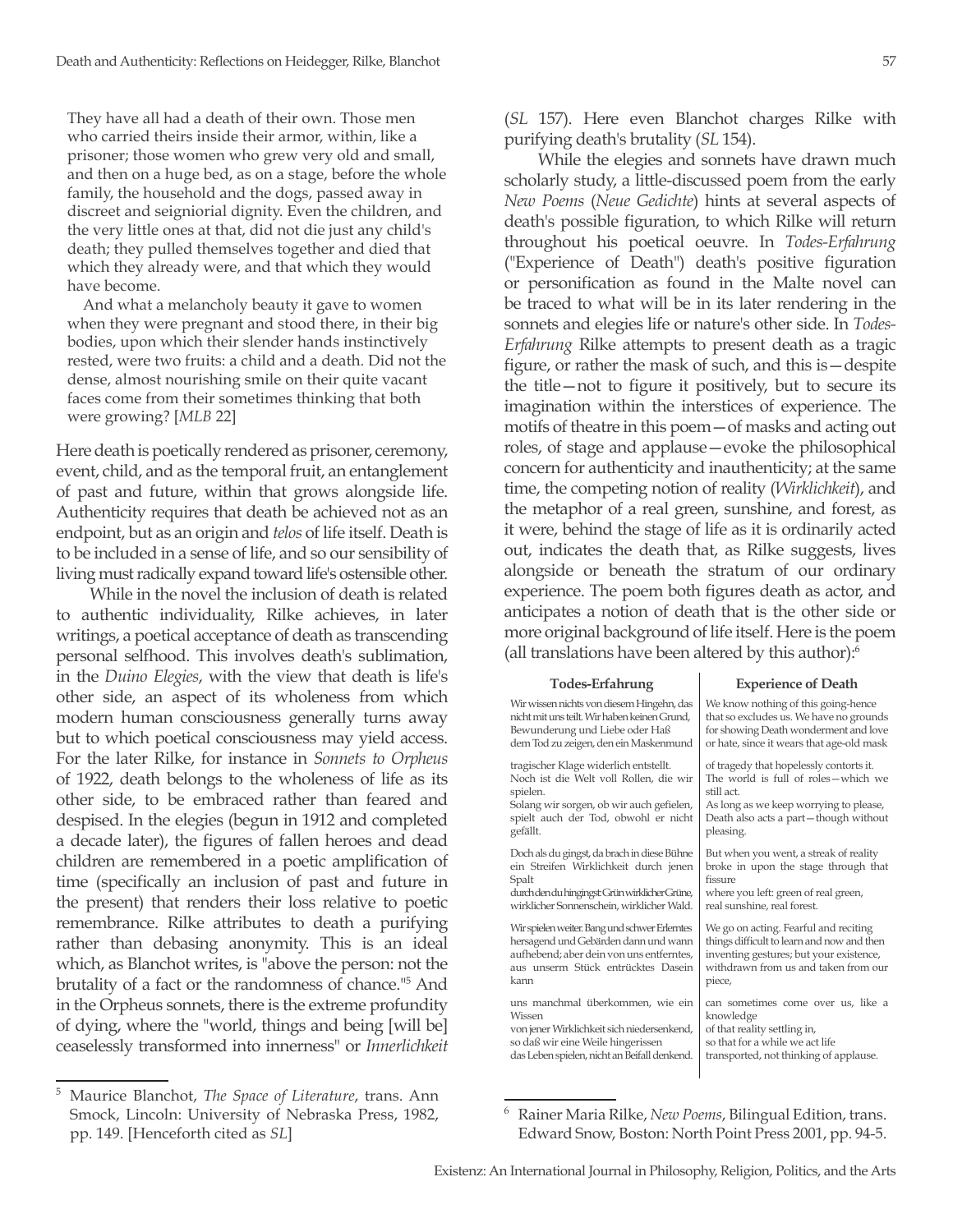Rilke's speaker admits, from the outset, that death is beyond our knowledge, that it eludes us, and goes on to describe death as that which we fear and deny as we act on the artificial stage of life. Yet Rilke's figurations even here, of death as the real that may shine through from behind the façade of life acted, does not admit the radical alterity of death Heidegger grants it as impossibility of Dasein's possibility. In Rilke's last stanza, the speaker admits a precarious and transient knowledge of that more profound reality which may transport us *eine Weile*.

Such transport may be fortuitous in the case of human consciousness, but in Rilke's later poetry, particularly the elegies, death is thought through the angelic or orphic consciousness; such a being as an angel or mythic poet would be able to see, as it were, both sides of nature, or life and its invisible other side. The emblem of angelic transcendence in Rilke's later elegies has to do with the acceptance of death as such, and is also coupled with a sense of violence: the angel is terrifying, overwhelming, and the very plentitude of its being would crush the speaker were the call to be answered. In the Second Elegy the speaker repeats a sentiment announced in the first: *Jeder Engel ist*  schrecklich ("Every angel is terrifying").<sup>7</sup> Yet the inverted transcendence from the angelic to the poetry of earth, presented in the final stanza of the Tenth Elegy, as a happiness that, like rain and like catkins hanging from the hazel trees, falls rather than ascends, requires not merely a descent of the poet's aims to the human world, but a horizontal dilation of the present that expands beyond the boundaries of finitude. This transcendence of temporal limits, this absorption of time into space, allows death to be accommodated as the other side of nature, as Rilke refers to it in the 1913 essay *Erlebnis*. Self-transcendence in human poetic feeling is aimed to realize an overabundant Dasein filled with past and future, including the radical future of death. An affirmation about what has been achieved can be seen in the Ninth Elegy:

|                                                                   | Siehe, ich lebe. Woraus? Weder Kindheit   See, I live. What from? Neither childhood |
|-------------------------------------------------------------------|-------------------------------------------------------------------------------------|
| noch Zukunft                                                      | nor future                                                                          |
| werden wenigerÜberzähliges Dasein   grows lessExcess of existence |                                                                                     |
| entspringt mir im Herzen. [DE 56]                                 | wells up in my heart.                                                               |

The world or life inhabited by the speaker in *Todes-Erfahrung* has been expanded in its temporal depth, so that past and future, including the past childhood and the future death, may be suspended within it. But this fullness of a present swollen with past and future eclipses the singularity and absoluteness of loss, even as the speaker of the *Duino Elegies* declares the singularity of what exists and what has existed: *Ein Mal/ jedes, nur ein Mal. Ein Mal und nicht mehr*  (Just once/ each, only once. Only once and no more) (*DE* 52). Death is everywhere in the elegies; but if modern representational consciousness has forgotten and excluded death, Rilke supplants this with total remembrance: the transformation of transience into all-encompassing poetic space. The angel lives on to approach us from the terrifying other side, but then domesticates that for the human imagination. And so in 1922, in a Europe all-too shattered by death and destruction, Rilke eulogizes, along with the dead youth, the fallen hero. In the First Elegy:

| es erhält sich der Held, selbst der The hero sustains himself, even his       |
|-------------------------------------------------------------------------------|
| destruction was to him                                                        |
| Nur ein Vorwand, zu sein: seine letzte   Only a pretext for being: his latest |
| birth.                                                                        |
|                                                                               |

In the Sixth Elegy Rilke's speaker continues the theme:

| Wunderlich nah ist der Held doch den   The hero is st |               |
|-------------------------------------------------------|---------------|
| jugendlich Toten. Dauern                              | died young. T |
| Ficht ihn nicht an. Sein Aufgang ist Does not cor     |               |
| Dasein. [DE 36]                                       | existing.     |

trangely proximal to those die in die volgensieden<br>Voorbiede ntain him. His ascent is  $\vert$  exis

The poetic consciousness inspired by these eulogies involves the risk of what Heidegger called death's actualization, its positive figuration so that its radical possibility—the possibility of the impossibility of existence—is reduced to that imagination of death with which we can live. In Rilke's elegies, the absorption of death, and in particular of the figure of dead heroes and children, into a poetic whole, may risk sublimation of loss rather than its radical confrontation. Poetic remembrance is more, rather than less, ontologically robust than the finite life. The angel-figure, far from transcending death, highlights how much Rilke's elegies, in absorbing the singularity and loss of elements of the past into a consciousness of saturated plentitude, have integrated death into an "immanent transcendence," or a "this-worldly" poetics.<sup>8</sup>

In these works by Rilke, we can discover the attempt to figure death within the poetic imagination. Death as seed, as growth, as a voice occupying and overwhelming humanly inhabited spaces; and then

<sup>7</sup> Rainer Maria Rilke, *Duino Elegies*, Bilingual Edition, trans. Edward Snow, Boston: North Point Press 2001, p. 10. [Henceforth cited as *DE*]

<sup>8</sup> Jennifer Anna Gosetti-Ferencei, "Immanent Transcendence in Rilke and Stevens," *The German Quarterly* 80/3 (Summer 2010), 275-96, here p. 275.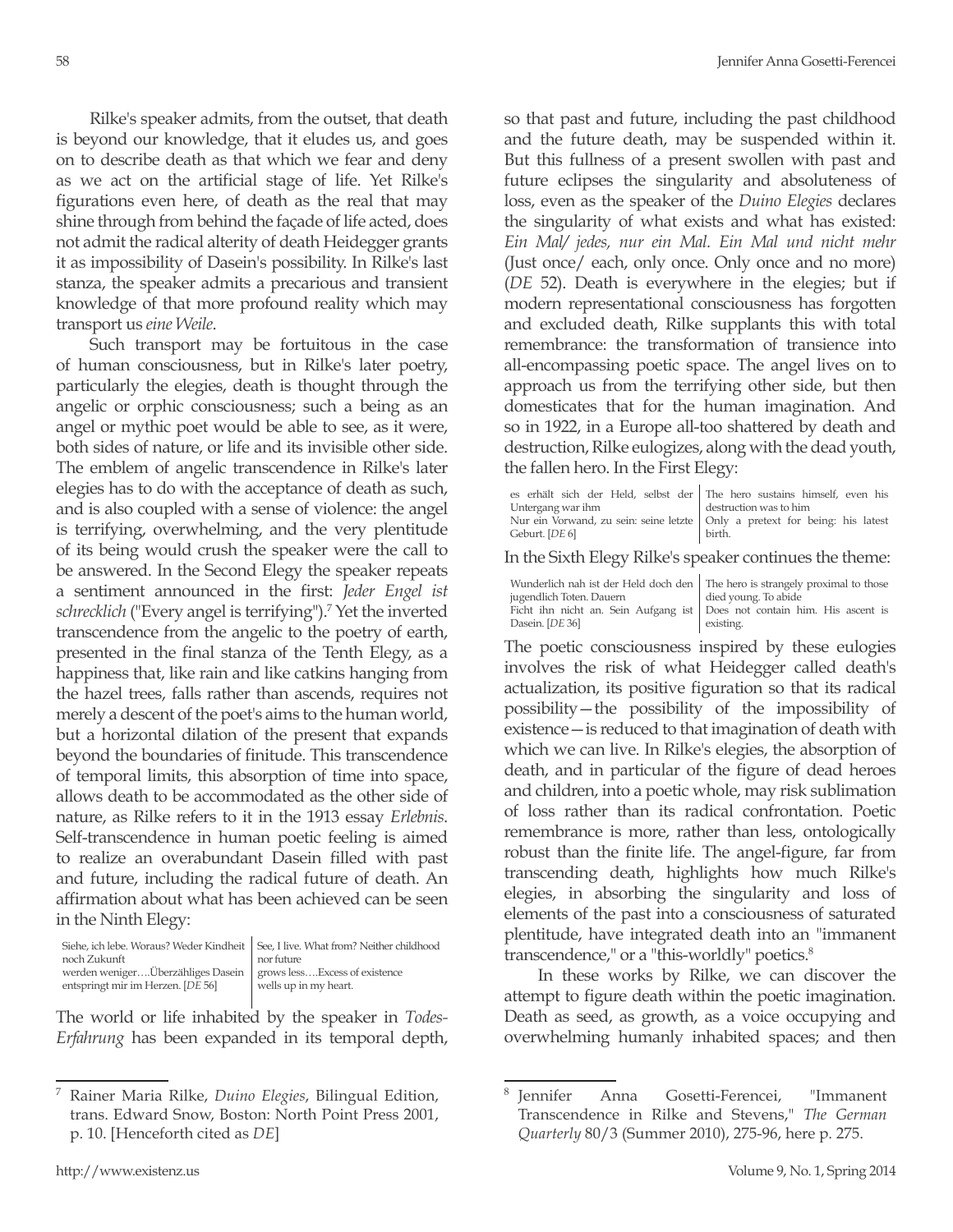death as the relatively transcendent, that is, the not other worldly, but the other side of this world which can be accommodated by a poetically figured angelic consciousness—from a Heideggerian perspective, these assignations or metaphors, this imaging and imagining, may diminish the radical openness of death's possibility, its nothingness.

### **Writing Death**

Blanchot, for his part, interprets the theme of death in Rilke in Heideggerian terms, with the concern for the individual's distinction from everyday fallenness, into which one flees, taking refuge into commonality with everyone else or the "they." What horrifies Rilke, and perhaps Blanchot, is not the terribleness of death itself but its banality, not fear but the "terrible in the form of the absence of anguish, daily insignificance" (*SL* 123). To the contrary, Blanchot describes a kind of intimacy with death, a possibility of another experience of death than the distress of estrangement wrought by a "foreign" death that would be merely "borrowed, random" (*SL* 126). Of Rilke, Blanchot writes:

The anguish of anonymous death, the anguish of the "They die" and the hope for an "I die" in which individualism retrenches, tempts him [Rilke] at first to want to give *his* name and *his* countenance to the instant of dying: he does not want to die like a fly in the hum of mindlessness and nullity; he wants to possess his death and be named, be hailed by this unique death. From this perspective he suffers the obsession of the "I" that wants to die without ceasing to be "I"…. This "I" wants to die concentrated in the very fact of dying, so that my death might be the moment of my greatest authenticity, the moment toward which "I" propel myself as if toward the possibility which is absolutely proper to me, which is proper only to me and which secures me in the steadfast solitude of this pure "I." [*SL* 128]

Yet aside from retaining the egological language of the first-person pronoun, already absent from Heidegger's terminology of Dasein, Blanchot's interpretation of death in Rilke differs from Heidegger's own understanding of death in two profound ways. Firstly, Blanchot does not reject (as will Heidegger in his interpretation of Rilke in the 1947 essay "What are Poets For?") the inwardness that still pertains to Rilke's understanding of human experience and consciousness. "To say that Rilke affirms the immanence of death in life is no doubt to speak correctly, but it is also to construe only one side of his thought. This immanence is not given; it is

to be achieved" (*SL* 127-8). Such achievement is to be a fashioning of our own nothingness: "My death must become always more inward," Blanchot writes (*SL* 126). While Heidegger resists the tendency to poeticize inner experience in favor of a more ecstatic and ontological structure of language, Rilke maintains the problem of consciousness in its open engagement with the world as his sphere of poetic investment. Blanchot accepts that Rilkean intimacy. Secondly, Blanchot's interpretation appears in a work, *The Space of Literature*, devoted to attempting to understand the relation between the impossibility of thinking death—what he calls "death's space" beyond the imagination—and the impossibility of the author's presence to himself in language. The intimacy or estrangement of a relation to death is analogous to that the poet has with language. In this way Blanchot approaches what Christina Howells, in her study of mortality and subjectivity, calls "the two meanings of the death of the subject."9

Blanchot's reflections on death inscribe the problem of the thinkability or imaginability of death upon the paradoxes of language, particularly literary language that, for Blanchot, is already the scene of authorial effacement. In this light, Rilke's attempt to figure death, like that of other modern writers such as Kafka, effects a scene of contending paradoxes, expressing one (the impossibility of writing) through the other (the impossibility of imagining death) and vice versa. What Blanchot attempts to conceptualize might be regarded figuratively as a palimpsestic void. Writing of death is always writing across a nothing, an impossibility; and this impossibility is reflected back into the paradox of literary language itself. Rendering this dual impossibility is the very task of poetry when it reflects, "beyond the organic phenomenon, upon death's being," as Blanchot puts it (*SL* 125). If this way of formulating death sounds like the kind of actualization Heidegger rejects—since death is precisely nothingness or the impossibility of being—Blanchot formulates it more precisely: Rilke's experience, for Blanchot, "opened onto that nocturnal region where death no longer appears as possibility proper, but as the empty depths of the impossible" (*SL* 132). This range of articulation from death's being to its profound impossibility occurs through Blanchot's transition from an interpretation of the Malte novel to Rilke's elegies and sonnets as discussed above.

<sup>9</sup> Christina Howells, *Mortal Subjects: Passions of the Soul in Late Twentieth-Century French Thought*, Cambridge: Polity Press 2011, p. 23. [Henceforth cited as *MS*]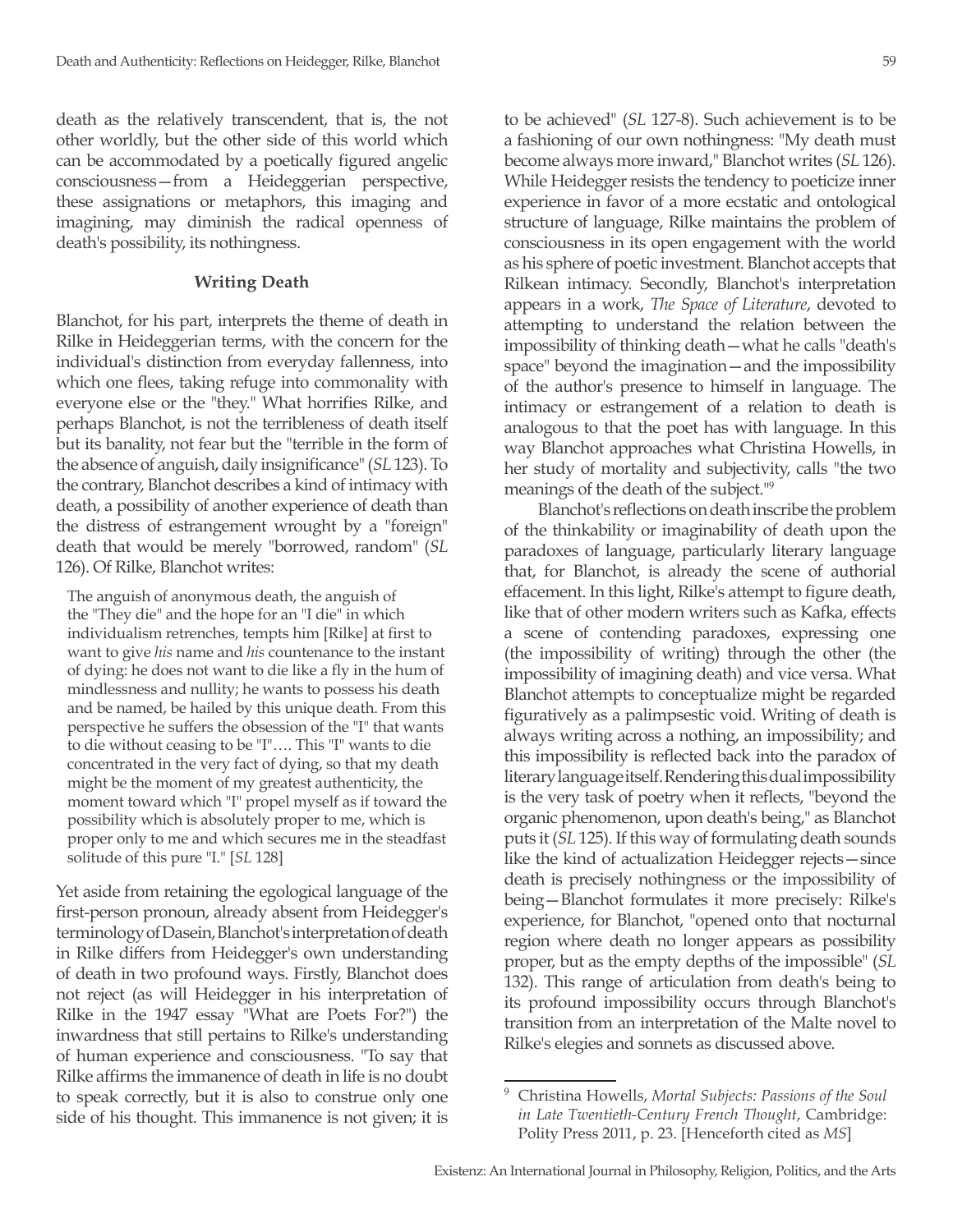This dual impossibility is reflected in the poetic experience of language. For the self's effacement in language, and the disaster of effacement is the ambiguous sense of the "death of the author" that thematically motivates Blanchot's account of literary writing. Blanchot's theory describes poetic or literary language not only as absolutely neutralized of the author but, more complexly, as the author's experience of neutralization. For Blanchot, a poem is a work from which the author is expelled, just as he is expelled from a grasp of his own death (since to die means I am no longer; it cannot be mine). Most radically, Blanchot explicitly evokes, in *The Writing of the Disaster*, the concentration camps as analogous to this kind of disaster of expulsion: they are situations of passivity wherein we find "anonymity, loss of self...utter uprootedness, exile, the impossibility of presence, dispersion."<sup>10</sup>

When the empirical death of the author is the content or theme of literary language, this only magnifies Blanchot's understanding of authorial effacement, allowing Blanchot to imagine the writing of disaster as expressing the poet's relation to his own death which impends exigently upon the now. Death is experienced through the author's linguistic deliteralization, while death as the very content of the literary work, whether the Malte novel or the poems, re-literalizes authorial singularity as one for whom death impends. If the peculiar autonomy of language repels the individuality and facticity of the self who writes—and thus in Blanchot's view enacts the death of the author—the content of the poetry about death could be seen as a neutralizing echo of this death in language by re-literalizing it, putting it into words.

This putting into words evokes the paradox of the work of art as a form born of nothing that in turn gives form to nothingness. Blanchot suggests such in the context of the *Sonnets to Orpheus*, named after the mythical poet who both drew all living beings forth with his song and ventured to the underworld to retrieve his beloved from death, only to lose her again:

The poet's destiny is to expose himself to the force of the undetermined and to the pure violence of being from which nothing can be made, to endure this force courageously, but also to contain it by imposing upon it restraint and the perfection of a form. [*SL* 143]

The poem is, to quote from the sonnets, a breath around

nothing (*ein Hauch um Nichts*), a breath that could be the wind, or the sigh of a god. Yet Rilke's task, like that of Orpheus, is not to confront the nothing as absolute impossibility, but to rescue beings, in poetry, from the death that could only be a bad infinity. Thus Rilke's notion of *Weltinnenraum* or the world's inner space is interpreted by Blanchot as a salvation of things, in the invisibility of poetic consciousness, from the annihilation that would descend upon mere positive reality:

to save things, yes, to make them invisible, but in order that they be reborn in their invisibility. And so death, that readier death which is our destiny, again becomes the promise of survival, and already the moment is at hand when dying for Rilke will be to escape death—a strange volatization of his experience. [*SL* 145-6]

In this way Rilke becomes complicit in a poetic denial of death by its very poeticization. If death is, as nothingness, not an entity, and so cannot be feared but only anguished over, Rilke's poetics translates the positivity of death that can be feared (and thus avoided, dismissed, or suffered haphazardly and inauthentically), into something which no longer belongs even to the anxiety about being and nothingness as such. Rather, death is taken up into the angelic poetry that contains transcendence within itself. As Blanchot puts it:

Just as each thing must become invisible, likewise what makes death a thing, the brute fact of death, must become invisible. Death enters into its own invisibility, passes from its opacity to its transparency, from its terrifying reality to its ravishing unreality. [*SL* 147]

Such ravishing unreality may be, even in the region of the imagination, inaccessible to those whose experience of and with death is less than the noble death for which Rilke's Malte hopes, and less than authentically resolute acceptance as Heidegger describes. The idea of a death sentence and its implementation or evasion emerges in Kafka's fiction and in Blanchot's prose. In light of his interpretations of Rilke and Kafka, and no doubt referring to the events related in his own autobiographical narrative, Blanchot argues that "one must be capable of satisfaction in death" (*SL* 91). This narrative is invoked by commentators as evidencing Blanchot's own familiarity with the approach of disaster, on the occasion when Blanchot, during the wartime occupation of France, was brought out by German soldiers to be shot, but spared inexplicably at the last minute. This aborted execution does not relay the experience of truly persecuted victims of that time. The priestly beatitude or even ecstasy (*un sorte* 

<sup>10</sup> Maurice Blanchot, *The Writing of the Disaster*, trans. Ann Smock, Lincoln: University of Nebraska Press 1986, p. 34.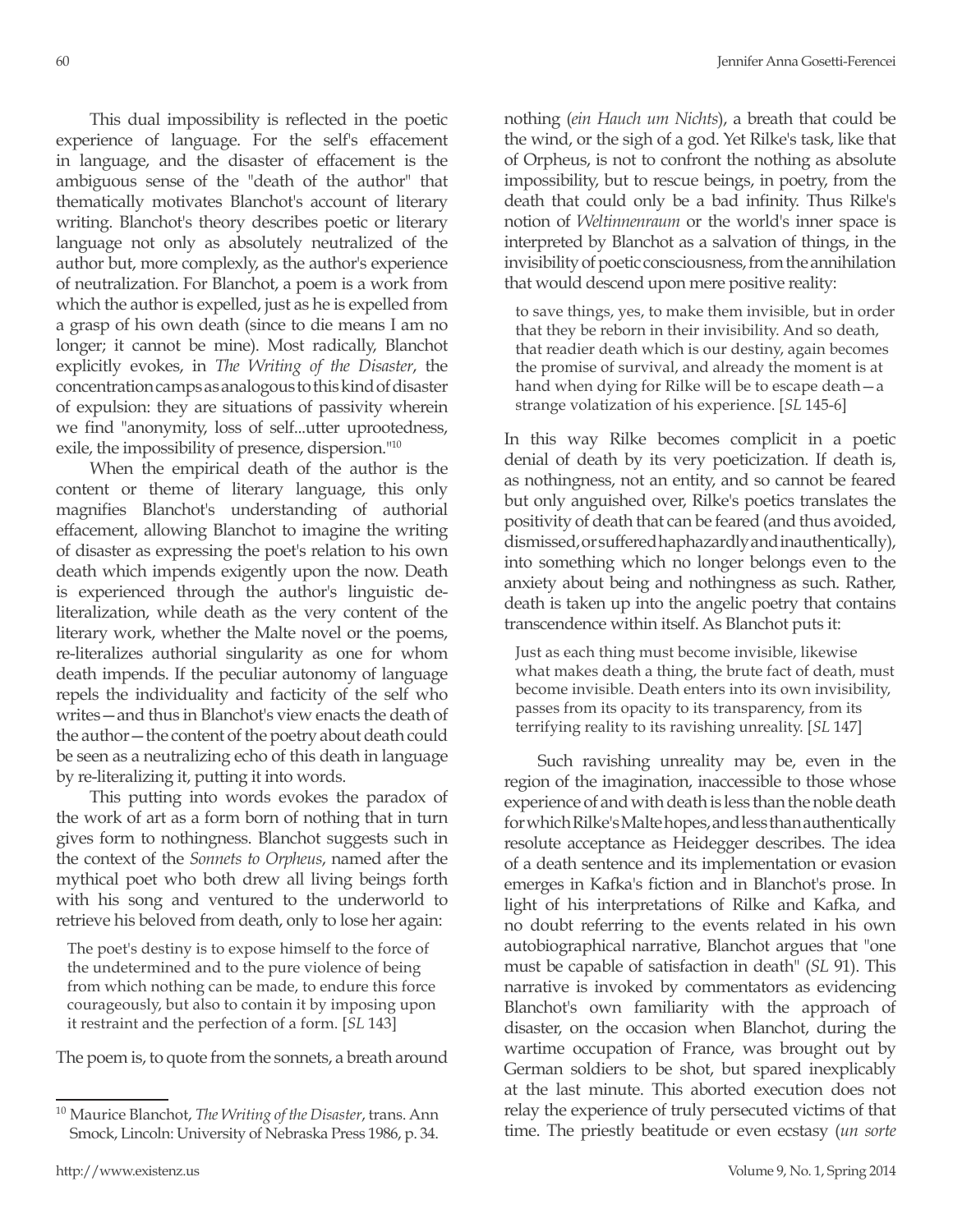*de béatitude….Peut-être l'extase*) Blanchot describes in his autobiographical character's experience of nearexecution, is diametrically opposed to the worry of such poets as Miklós Radnóti or Frederico García Lorca, whose persecution and murder were anything but noble and authentic. Blanchot's (or his character's) impending death is taken with calm nobility and even bemusement. The impossibility of such power of satisfaction in death, grotesquely parodied in Kafka's story *In der Strafkolonie* ("In the Penal Colony"), also recalls the distance between Kafka, who died from natural causes before the Holocaust could claim him, and those writers whose murders precluded authentic deaths of their own.

Blanchot argues, further, that despite the near ubiquity of death in Kafka's writing, the depictions of death are cruelly shallow. Indeed, a sordid or untimely death befalls Kafka's protagonists in "The Metamorphosis," "The Judgment," "In the Penal Colony," "A Hunger Artist," "Description of a Struggle," and *The Trial* among other works. Kafka's depictions of execution, wounds, starvation, and murder may be ironic, tragic-comical, pathetic, but never heroic or natural. Yet Blanchot's charge of shallowness may miss the brutality of the death of Joseph K. at the end of his trial, a violence that is eerily preordained. Blanchot also overlooks Kafka's hunter Gracchus who longs to die but cannot, where his living death is more a symbol of expulsion from the cycle of human life than its extinction. In any case, Blanchot points out that in writing about death Kafka "is not thinking of a realistic description of death scenes" (*SL* 92).

Yet the problem of death is in Kafka eerily connected to the problem of writing. In "*Ein Traum*," which Kafka published as a separate story, Josef K. dreams of falling into a freshly-dug grave. He struggles to read what an artist is writing on the headstone, with an ordinary pencil. The name, Josef's own, appears in gold lettering. As Josef sinks into the ground that opens beneath him, he wakes up enraptured, *entzückt von diesem Anblick*. 11 In "The Judgment," Georg Bendeman sits at his writing desk, having just written a letter, as he gazes onto the river and the bridge from which he will, at the story's end, leap to his death. "In the Penal Colony" shows the condemned as meant to know the sentence literally inscribed into his flesh. In these stories, death is inevitably intertwined with the act of writing. From

Blanchot's point of view, this may illustrate how the death of the author in language comes to the fore as the experience of writing itself. Yet it may be that Blanchot, throughout his interpretation of Kafka, overlooks the relation between "the implications of human mortality for our understanding of the human subject" (*MS* 22), and the radical place of the body in Kafka's writings. The physical vulnerability to dying—highlighted in scenes of torture, injury, starvation, and drowning haunts the subject in Kafka, and the subject of writing.

### **Conclusion**

Where Rilke most profoundly differs from Heidegger is the attempt to imagine and figure death, both as inauthentic and as authentic, and as the other side of life that, though transcendent to human experience, remains within the potentiality of poetical sublimation. Heidegger does not, as does Rilke, consider death itself as authentic or inauthentic; death cannot be an object of fear or derision, only of evasion or anticipation. For Heidegger rather it is the avoidance of death, and thus of our existential singularity, that is inauthentic, where as authenticity is the embrace of this singularity not as an expression of our selfhood, but of the very nothingness around which ecstatic openness is centered. Death is for Heidegger precisely the nothing that is our most extreme possibility. It cannot be imagined; to imagine it would be to render it present rather than ever-impending, known rather than inherently beyond our grasp. Heidegger's sense of death's transcendence is absolute, and it is this absolute transcendence that allows us to conceive of being as such as the transcendence, for it is through finitude, and thus the opening up of the ecstatic structure of temporality, that being there, our being at all, is possible. Rilke, on the other hand, imagines both a good death and an inauthentic death; an accepted and nurtured death and a dreaded, evaded, or simply suffered one. And in Rilke's more mature poetics, the transcendence that is death extends only to life's other side; or, it is the erasure on which our palimpsestic existence is traced. Blanchot offers, through his interpretations of Rilke and Kafka, a contemplation of nothingness as it haunts the experience of poetic and of literary language itself.

For Kafka, death is continually tied to the theme of writing. Even the brief consideration of Kafka at the end of this essay brings to light the problem of human body and its status in an authentic relationship to death. While Kafka does not aim for realistic death

<sup>11</sup> Franz Kafka, *Erzählungen*, ed. Max Brod, Frankfurt am Main: Fischer Taschenbuch Verlag 1996, p. 138.